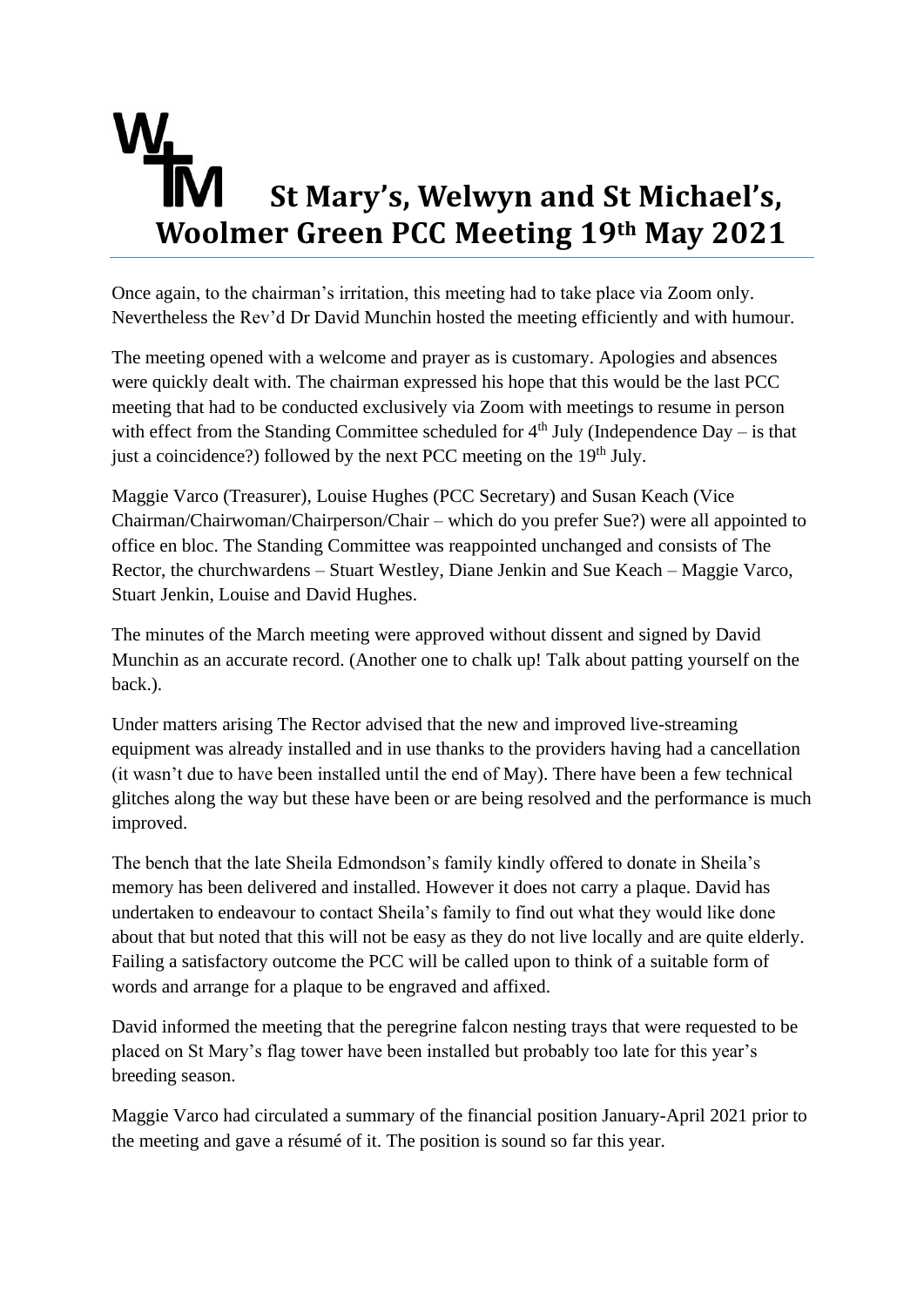Maggie went on to talk about claiming Gift Aid (which as you are no doubt aware is a tax incentive scheme in which Her Majesty's Revenue & Customs will pay 25 pence for every one Pound donated to charitable causes providing the giver has previously paid basic rate tax on the funds they donate.) But someone has to prepare and manage the claims for Gift Aid from HMRC on behalf of the organisation collecting charitable donations. At present this is managed on behalf of St Mary's church by Don Bell for which he uses dedicated software. We understand that he is the only person at St Mary's familiar with this software but wishes to relinquish the role. Maggie Varco wants it to be kept separate from her role as treasurer as it is an entirely different function, uses completely different, dedicated software, as well as to share the work and so that the knowledge of the software does not rest entirely in the hands (or head) of one person only. Applications to Maggie please ☺. Contact details on the inside front cover of this magazine.

In addition to the claiming of Gift Aid Maggie would very much welcome the assistance of someone or some people to help with the counting of cash received in Church collections from time to time. Plenty to do – please offer your support.

Turning to the fabric reports, St Michael's had nothing to report other than that they lead uninteresting lives in Woolmer Green. At least that's what they want us to think!

St Mary's new boiler is installed, commissioned and working well. Two out of the three ground source heat pumps have been reconditioned and are working but the third was found to be leaking coolant into the ground which is not good. Stuart Jenkin will request a quotation for tracing the leak and assessing whether it is possible to repair it but he strongly suspects that the leak will be inaccessible (deep underground or beneath the floor of Church House) and as such an uneconomic repair. In which case the quotation will be for the cost of extracting any remaining coolant and decommission this pump, which probably simply means turning off the electricity that powers it.

Stuart's next project will be getting the fire safety measures up-to-date which means fixing those emergency lights that are not working and replacing all the out-of-date smoke detectors.

Another matter that needs attending to is a further repair to the flag tower roof which is leaking again. Just as well the peregrines haven't taken up residence in the recently provided nesting trays this year as they would have been seriously disturbed while roof repairs are carried out. It was noted that had falcons been nesting it would have been interesting to see who came off worse, the falcons or the roofer!

David Munchin advised that promising discussions are taking place with a possible new recruit as curate although whoever it may be is not expected to take up the post until June next year.

Under the heading of Covid-19 David informed the meeting that following the relaxation of Government guidelines on May  $17<sup>th</sup>$  meetings are now permitted indoors and refreshments may once again be served in Church House. Coffee is being offered after Sunday services. Masks, sanitising and social distancing remain in place.